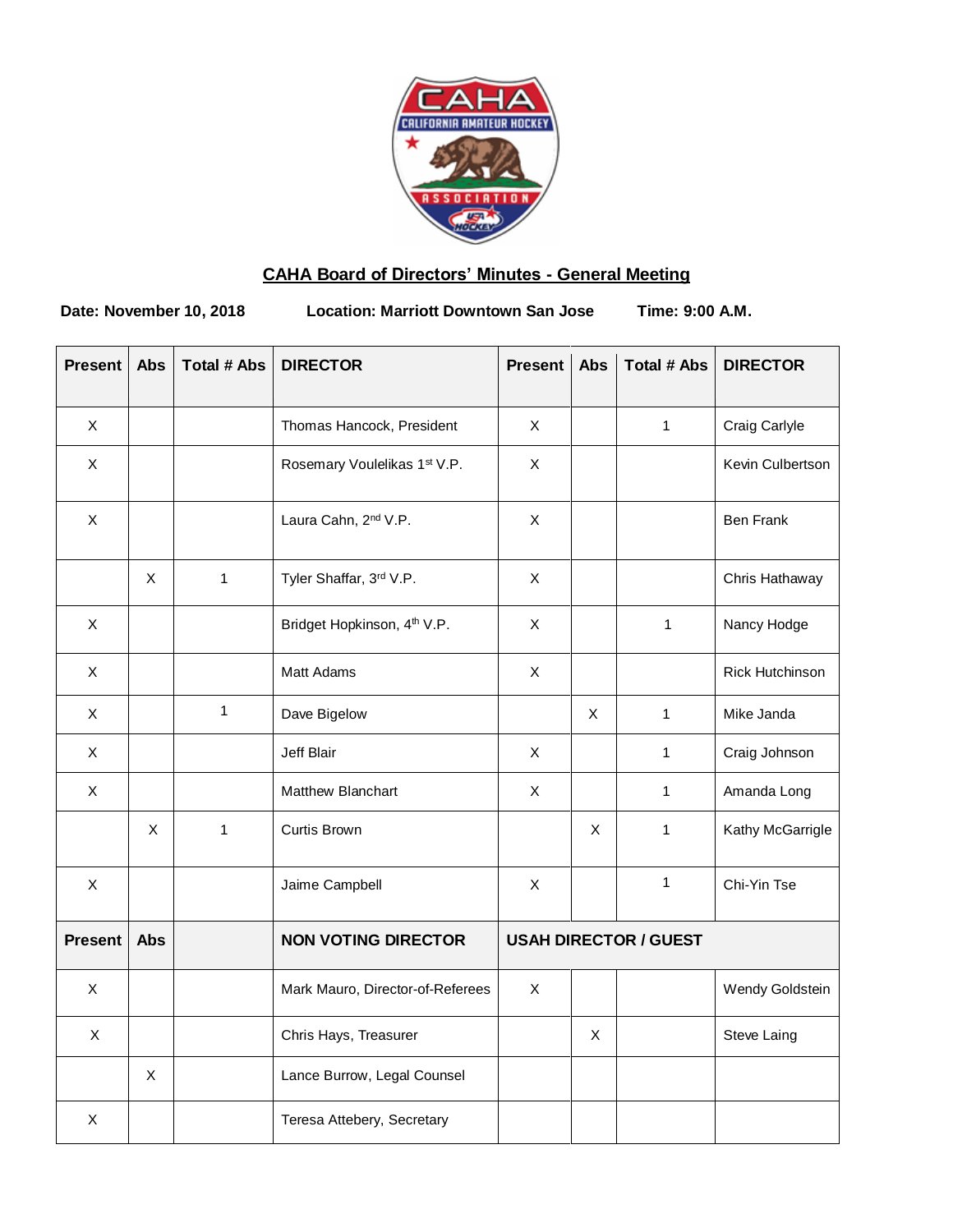Thomas Hancock called the meeting to order at 8:59 am. There are 16 directors present; therefore a quorum present.

September minutes reviewed – Rosemary Voulelikas motioned to approve as presented. Second by Kevin Culbertson and **passed**

## **President's Report –Tom Hancock**

There are a few USA Hockey things being addressed. Please reference email regarding issue with San Diego coach.

Tom is going to Chicago for the USA Hockey Adult Council.

Winter Congress will be in January. Tom will report at the February meeting.

## **Financial Report – Chris Hays**

Chris provided handouts. USA Hockey audit has been moved to December 11.

Fees have been collected, but expenses are not done yet. One West account moved to USA Hockey fund. Revenue is up \$40K. Net income is also up, but that could just be due to timing.

Tom and Chris are still working on updating of accounts and categories. Budget still needs to be approved. USA Hockey block grant will be discussed at Annual Congress in June.

Laura Cahn requested to clean up the payouts to the leagues which was a budgeted line item in the past but has not been paid in the last 3 years. Per Tom, funds have gone to charitable contributions. Tom will review block grant reports. Matt Adams asked how block grant is funded and distributed. Per Tom, the leagues need to identify how funds are used and report back to USA Hockey. Tom and Chris to add to budget and Tom will find out if board or president determines.

Kevin Culbertson asked about the timing of the investment account moving. Tom is updating the financial accounts.

# **Member Services; Screening; SafeSport – Jaime Campbell**

## **Member Services**:

- We have 82/82 paid organizations, well in advance of the 12/31/18 final deadline. Total gross fees collected to date of \$20,740. At the January meeting the net proceeds for the season from Rocky Mountain Registry will be provided.
- Discussion re: CAH 3118 the association number used to roster the handful of teams from northern California that play in the Anaheim Ducks HS league. The question is who pays the annual membership per team fees for that association number. Jaime reported that, since this one-off arrangement was instituted a few years ago, this has come up from time to time and the answer was always that it was treated like the special hockey teams (i.e. no fees collected), and the registrar who manages it (Teresa Attebery) would get the votes for that association number. The question was asked why the Ducks HS league does not pay the fees, as all the HS leagues do. The answer is that the Ducks league, since inception, has agreed to let some Nor Cal teams play in their league, but they refuse to provide rostering or administrative services, which is why this number was created. The decision was made that this is a NorCal number, and as Teresa (Nor Cal associate registrar) manages it, and Nor Cal gets the votes, that Nor Cal should pay those annual per team fees; then Nor Cal can in turn collect from each team. As the manager of this number, Teresa Attebery will need to go online to Rocky Mountain Registry and pay the fees on behalf of Nor Cal, and manage the reimbursement from the teams.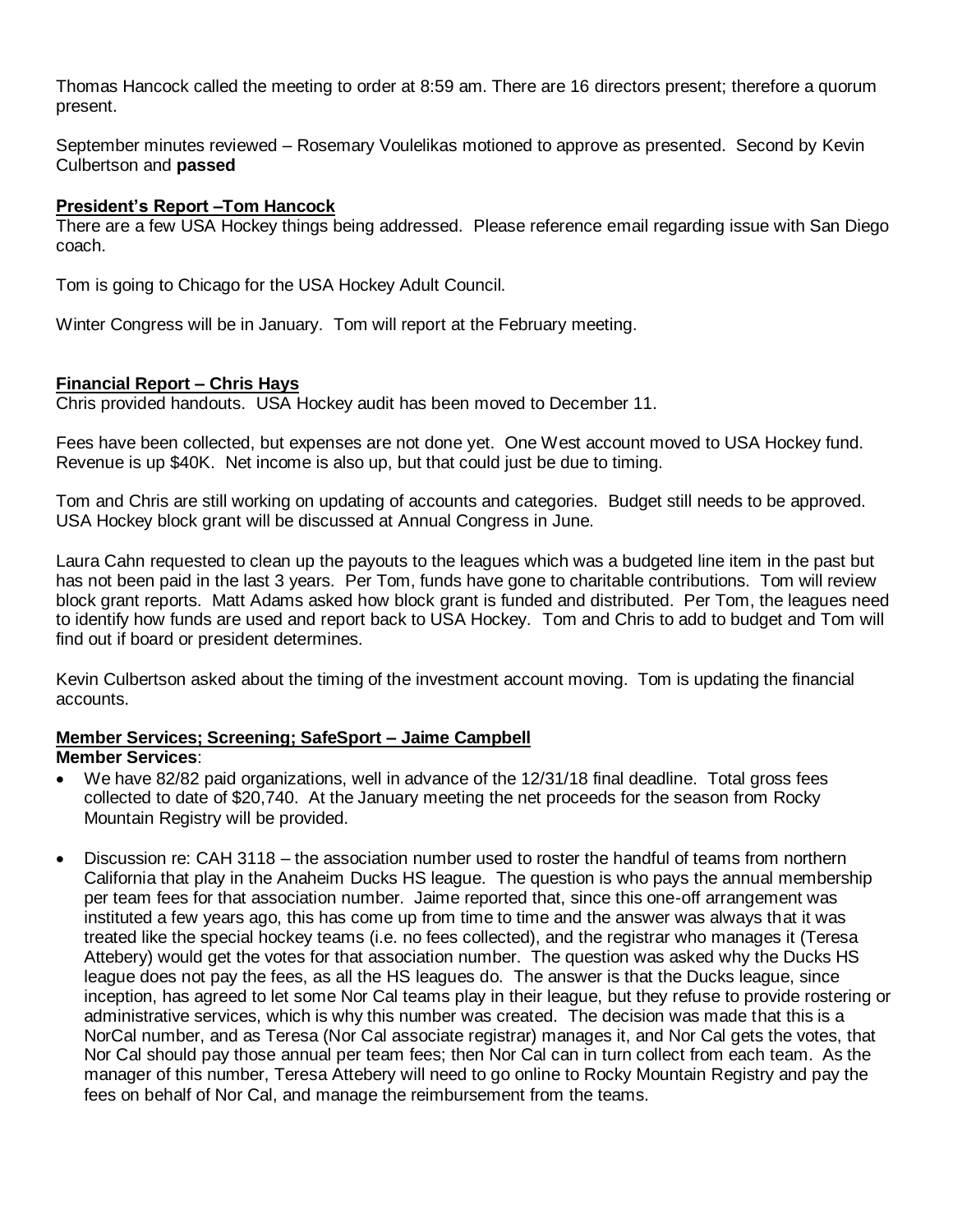## **Screening:**

We currently have 6,240 volunteers who have completed screening applications in California (cumulative over the past five years). Jaime reported an interesting nuance occurring this season, is that some applicants who meet the disqualification criteria pending a hearing, are actually choosing not to continue in the volunteer process and go through the hearing; they are withdrawing their participation.

## **SafeSport:**

- We have had probably 25 SafeSport reports this season, and out of those probably 13 have actually been SafeSport. Most of them have been resolved at the club level, but a few of them have elevated to the affiliate: One in Roseville, one in San Diego. Two incidents from the end of last season have carried over into this season: One with an official, and one in South Lake Tahoe.
- Update on national SafeSport requirements: There have been no published changes to the education or training; we should have an update at the January annual meeting, and Jaime will report to the Board at the February 2019 meeting.
- Training: Jaime is piloting "Speed SafeSport" training for coaches, managers, locker room monitors next weekend with the Jr. Ducks organization. She will do (16) 20-minute workshops in one day at two rinks. The Speed training focuses on the Top 5 Things related to SafeSport that people need to know in their role: What really happens in SafeSport, how can you be liable for it, how can you help keep it from happening.

## **Legal Counsel – Lance Burrow**

Lance was unable to attend. Tom is reviewing stipend positions with Lance. Will discuss further at February meeting. Payout guidelines need to be determined.

#### **Dispute Resolutions & Penalty Review – Rosemary Voulelikas**

Rosemary reported that there have been 30 match suspensions since June and 13 hearings. Two coaches have been suspended for 30 days for not wearing helmets.

## **ADM Update/Report – Ben Frank**

Ben reported that the ADM Committee met and sent rule change recommendations to Laura for review at the rules meetings. Laura to update Ben regarding the outcome of those recommendations.

Ben suggested that we do some CAHA "marketing". Put information together with what we have to offer, past player success, promote what we have so families are aware that you do not need to leave to succeed.

#### **Director of Referees Report – Mark Mauro**

Mark reported that Refs have been assigned to all Tier II weekends. Normal process will be used for playoffs.

Rosemary Voulelikas will include Mark on all emails to Refs going forward.

#### **Youth Council Report – Laura Cahn**

Laura reported that things have been quiet so far. There have been two rule change meetings so far and another will take place next weekend. There have been great discussions so far and additional suggestions can still be sent to Laura.

There will be some re-org to the Tier II Evaluation Weekend.

Confirmation that SCAHA is staying firm in regards to no 8U play up.

Laura asked for confirmation of 18A state playoffs. Kevin Culbertson motioned to approve 18A state playoffs. Second by Rosemary Voulelikas and **passed**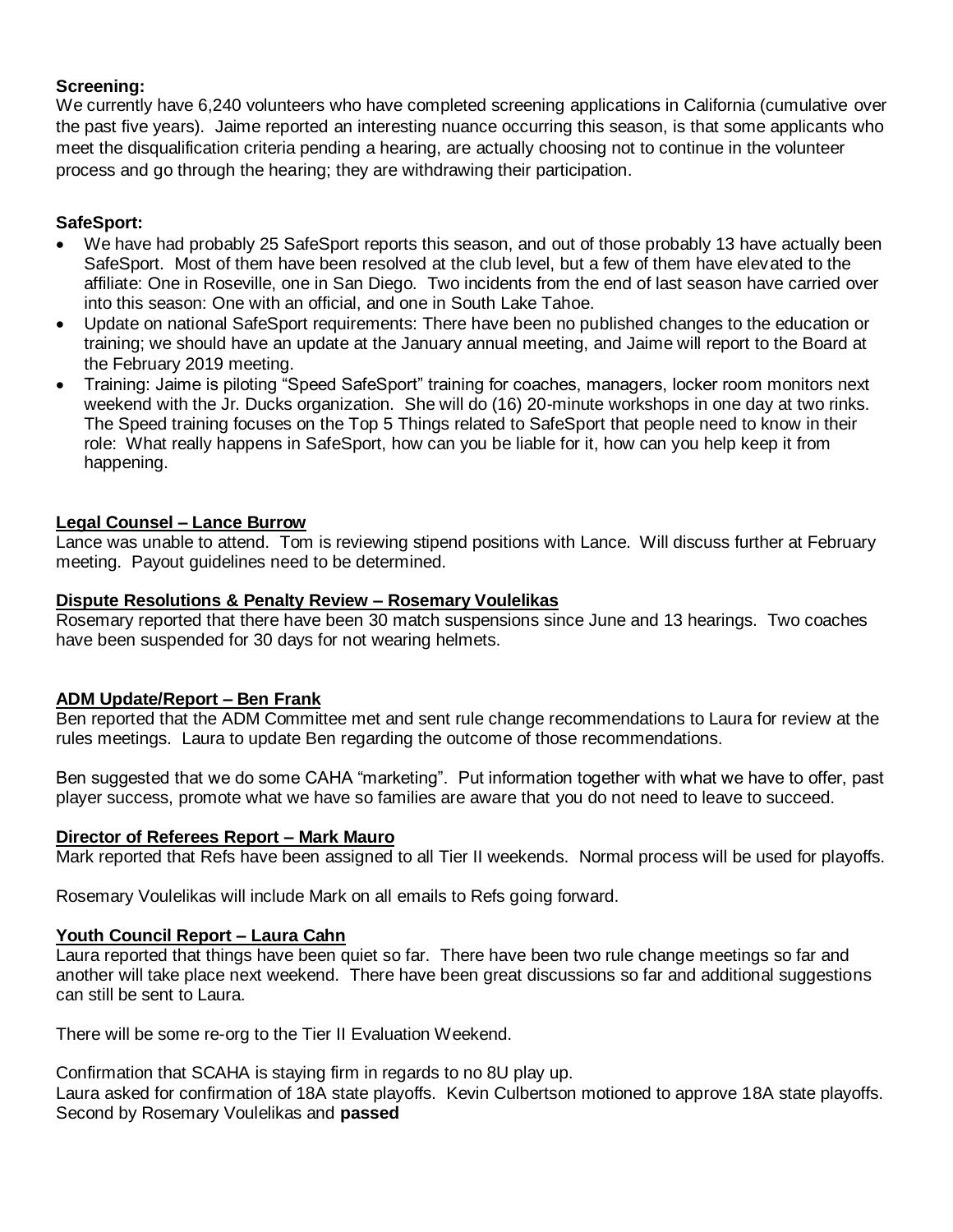Laura asked for direction regarding a state standard LOI that is not financial. There needs to be a relegation process determined. Each league needs to be able to tweak to conform to their logistics.

We need consistent tracking for PDR and delinquent players.

NORCAL will discuss at their January meeting.

#### **Tier I/Tier II Commissioner Report – Kevin Culbertson**

Kevin mentioned that nothing earth shattering is going on with the Tier teams. Managers are doing good overall and deadlines are being met. Scorekeeping is still an issue and is getting worse, there is no consistency.

#### **High School Commissioner Report – Rosemary Voulelikas**

Rosemary mentioned that most of the High School Division 1A and 2A managers are not doing very well with the exception of Mike Yost for Bellarmine. No fines have been issued tor late scoresheets yet. Rosemary reiterated that we need to have consistent communication to all High School teams with regards to CAHA info and that she should be included in any communication sent by the three High School leagues.

As a reminder, all scoresheet labels must be in alphabetical order. The CAHA Guidebook will be updated to include all High School information.

#### **Girls/Womens Commissioner Report – Bridget Hopkinson**

Bridget mentioned that Select camp registration closes on December 1.

Girls teams: Womens teams:  $2 \times 19AAA$   $1 \times B$  $1 \times 19AA$   $2 \times C$ 1 x 16AAA 1 x 16AA 2 x 14AAA 3 x 14AA

#### **Pacific District Reports – Wendy Goldstein**

Elections are coming up. Steve Laing is up for re-election. Associations get 1 vote per player. There are a lot of unclaimed adults in San Jose. Rosemary to reach out to Tyler.

At a national level, all age group members are up. California is only down at the 6U level.

Flint and the Pacific District board are working on billeting process and documentation/rules. Billet info is in the SafeSport guide.

#### **New Business**

Tom discussed One Goal/Quick Change equipment, coming from the \$20K block grant. \$10K will be for disabled and includes sleds.

Jaime mentioned that Mammoth and Shasta are asking for donations again. Each received \$1500 last year. Both have doubled in size. Jaime Campbell motioned to give each Mammoth and Shasta \$1500 from the block grant. Second by Chi Tse and **passed**

Tom is meeting with Chris Carcerano regarding the website. Items to include and online shopping cart for payments; overall freshen up; make more user friendly; add admin access by function; incluce delinquent list.

Next Meeting November 10, 2018 in LA and include Tier applications and rule change review.